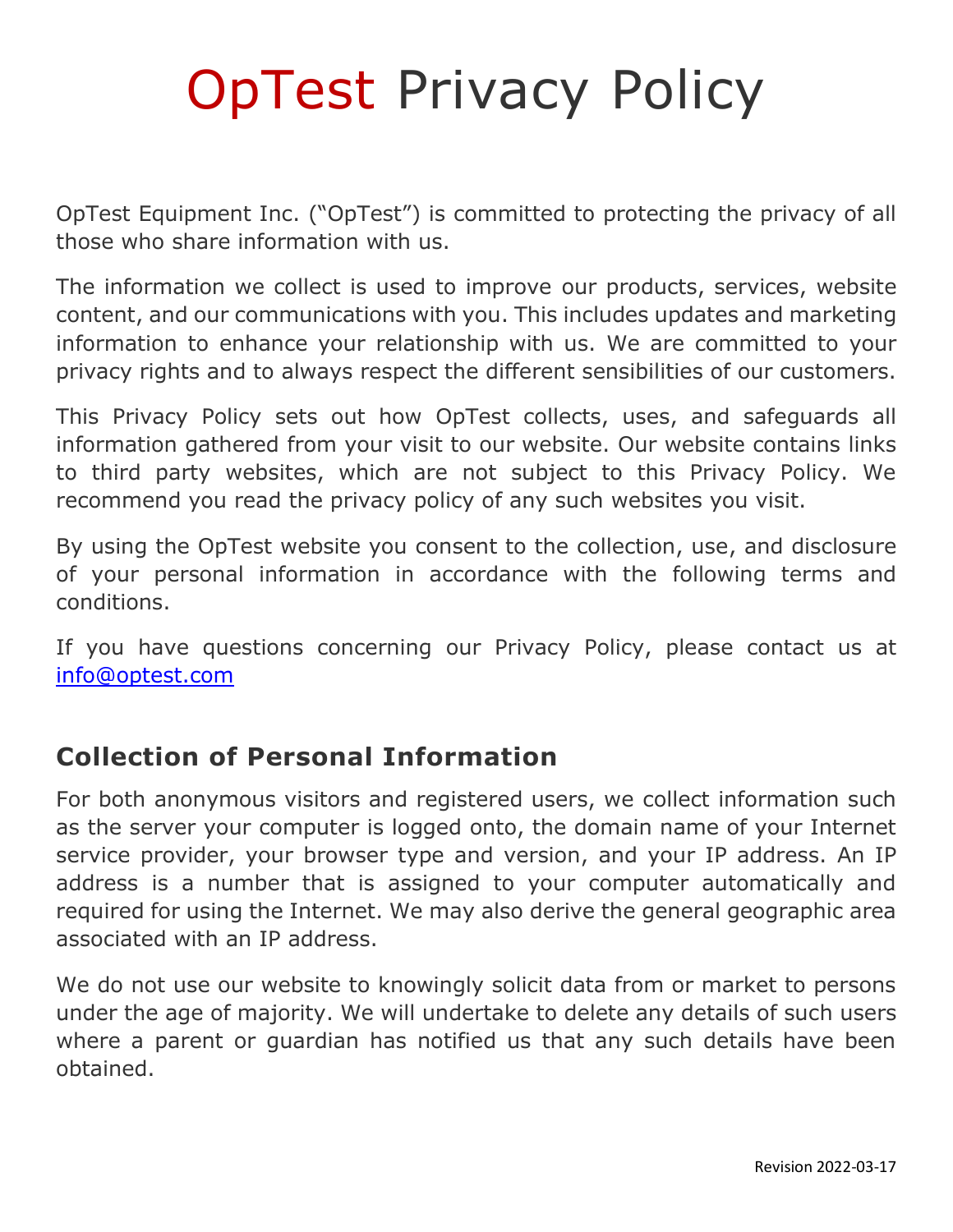We use "cookies" or similar technology to collect information about how our website is used such as average time spent on the site, pages viewed, information searched for, access times, and other relevant information about your use and experience.

### **Knowledge and Consent**

OpTest collects personal information about you only when you voluntarily provide it. Typically, we will seek consent to use or disclosure your personal information at the time of collection. In certain circumstances consent may be sought after the information has been collected but before it is used; for example, when OpTest may want to use information for a purpose not previously identified. The form of consent that OpTest may seek, including whether it is express or implied will largely depend on the sensitivity of the personal information and the reasonable expectations of the individual in the circumstances.

Subject to legal and contractual requirements, you can refuse to consent to our collection, use, or disclosure of information about you. You may also withdraw your consent to any further collection, use, or disclosure of information about you at any time by giving us reasonable notice.

# **Use of Personal Information**

*Information We Collect:* The types of information we may collect include your name, email and mailing address, telephone number, employer, and information about your products or services registered with OpTest. Publicly available information, such as a public directory listing of your name, address, telephone number, employer, and electronic address, is not considered personal information.

*Information Use and Transfer:* When you register or otherwise identify yourself online, this also allows us to personalize our communications and offers to you and allows us to provide you with a more effective user experience by recognizing when you are on our website. The information also helps us identify the content our customers and users value most. We then use this information to improve the services we offer and to improve our site. With your consent we also use this information to be able to communicate with you, including by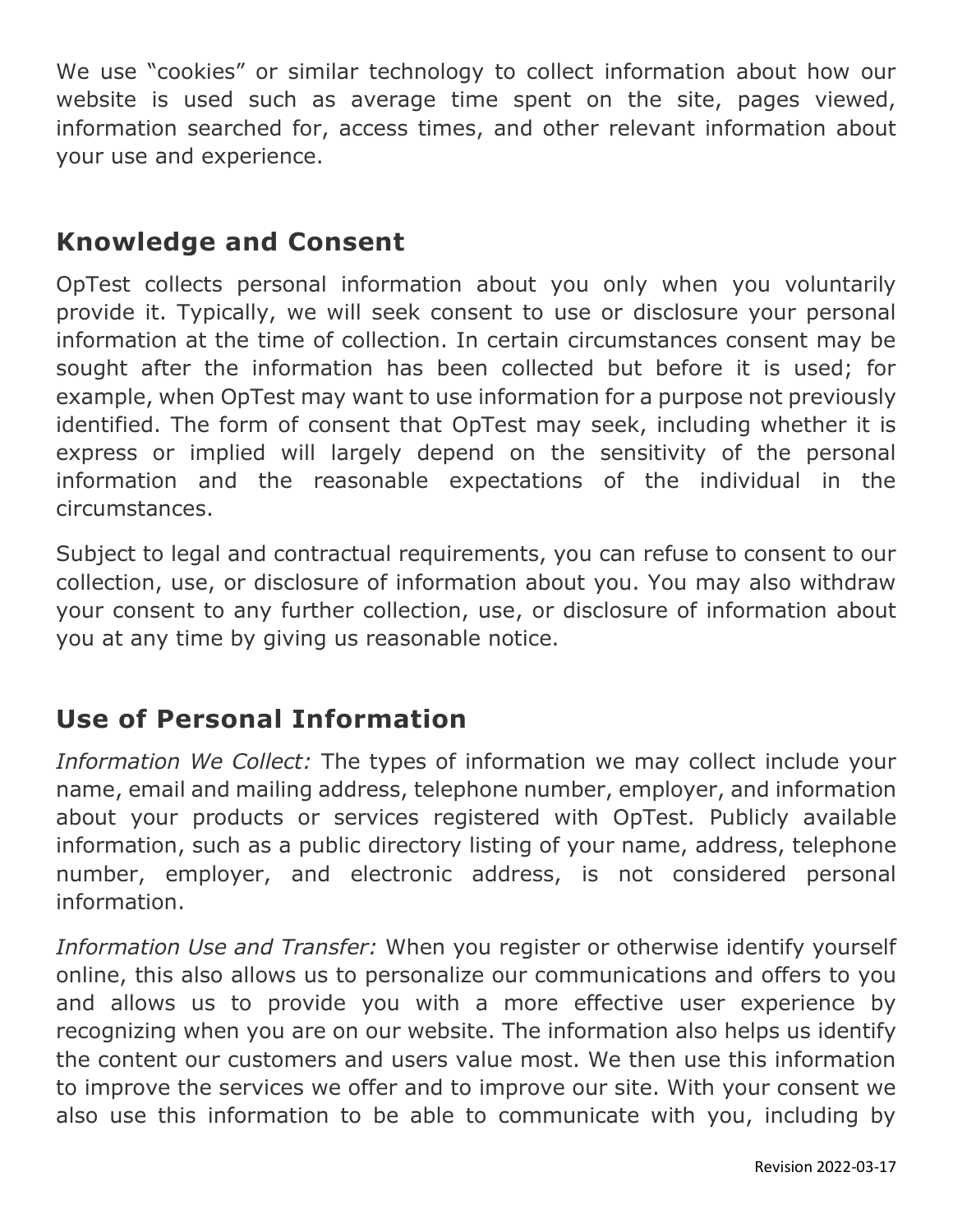sending you notifications about product and service offering, updates and for marketing and research purposes.

We use information collected through registration by using cookies and similar technologies for purposes which may include registration, general enquiries, processing orders, conducting market research surveys, allowing users to participate in interactive features of our service, where they choose to do so, and providing you with information about other services and products we offer.

Unless you consent otherwise, we will not sell, license, trade, or rent your personal information to, or with, others except to the extent as set out in this Privacy Policy.

We may also disclose your information to business partners and to third party organizations we engage to provide services which involve processing data on our behalf (provided we have your consent), successors in title to our business or in accordance with a properly executed court order or as otherwise required to do so by law. We reserve the right to fully co-operate with any law enforcement authorities or court order requiring or requesting us to disclose the identity or other usage details of any user of our site. If our intended disclosures or uses of information change, we will notify you accordingly.

### **Cookies**

The website uses "cookies" to help you personalize your experience. A cookie is a text file that is placed on your hard disk by a web page server. Cookies cannot be used to run programs or deliver viruses to your computer. Cookies are uniquely assigned to you and can only be read by a web server in the domain that issued the cookie to you. One of the primary purposes of cookies is to provide a convenience feature to save you time. The purpose of a cookie is to tell the web server that you have returned to a specific page.

You may refuse to accept cookies by activating the setting on your web browser (most web browsers provide instructions on how to do this in a "Help" section available on the web browser). However, if you choose this setting, you may not be able to access all parts of the website.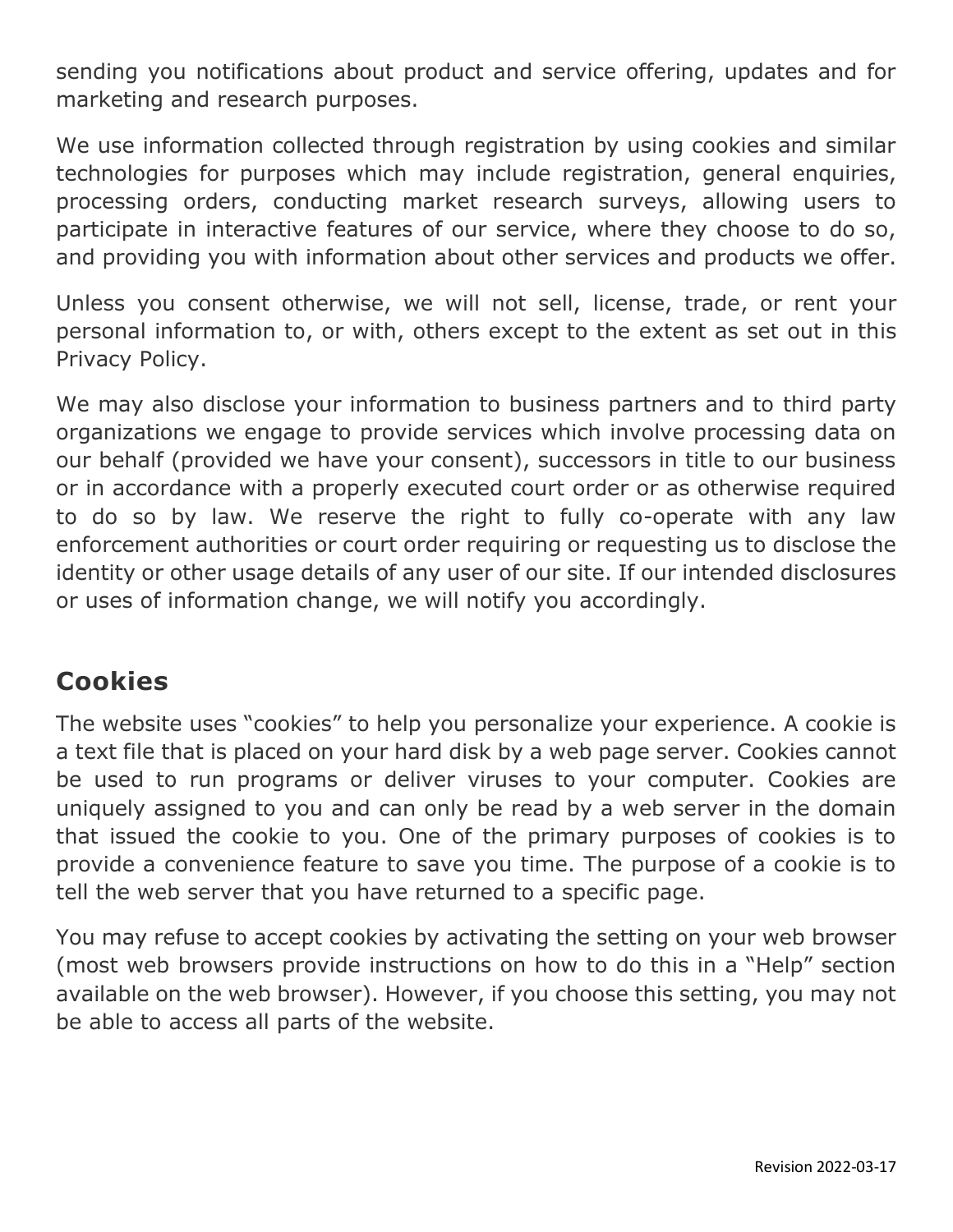## **Security of Personal Information**

OpTest takes reasonable precautions to protect against anticipated hazards such as unauthorized access or use, alteration, unlawful or accidental destruction and accidental loss of personal information.

However, we cannot guarantee that it is completely secure from people who might attempt to evade our security measures or intercept transmissions over the Internet. Also, personal information may be stored in the United States and as such, may be subject to the United States "Patriot Act".

## **Links to Third Party Sites**

Inclusion of any third-party link on our website does not imply endorsement by OpTest. You should be aware that operators of linked sites may also collect your personal information, including information generated using cookies. OpTest is not responsible for how such third parties collect, use, or disclose your personal information, so it is important to familiarize yourself with their respective privacy policies before providing them with your personal information. Use of any such linked website is at your own risk.

#### **Access**

At your request, except in limited circumstances, as specifically provided by applicable privacy legislation, OpTest can tell you whether we hold personal information about you. We can tell you the source of the information, allow you access to your personal information and find an account of the use that has been made or is being made of the information and any third parties to which it has been disclosed. OpTest will only refuse access to information about you in those circumstances permitted or required by applicable privacy legislation. If OpTest refuses access to you, it will provide you with the reasons for its refusal upon request. Exceptions may include information that contains references to other individuals, information that cannot be disclosed for legal, security or commercial proprietary reasons, and information that is subject to solicitorclient or litigation privilege. OpTest will respond to your requests for access in accordance with applicable privacy legislation.